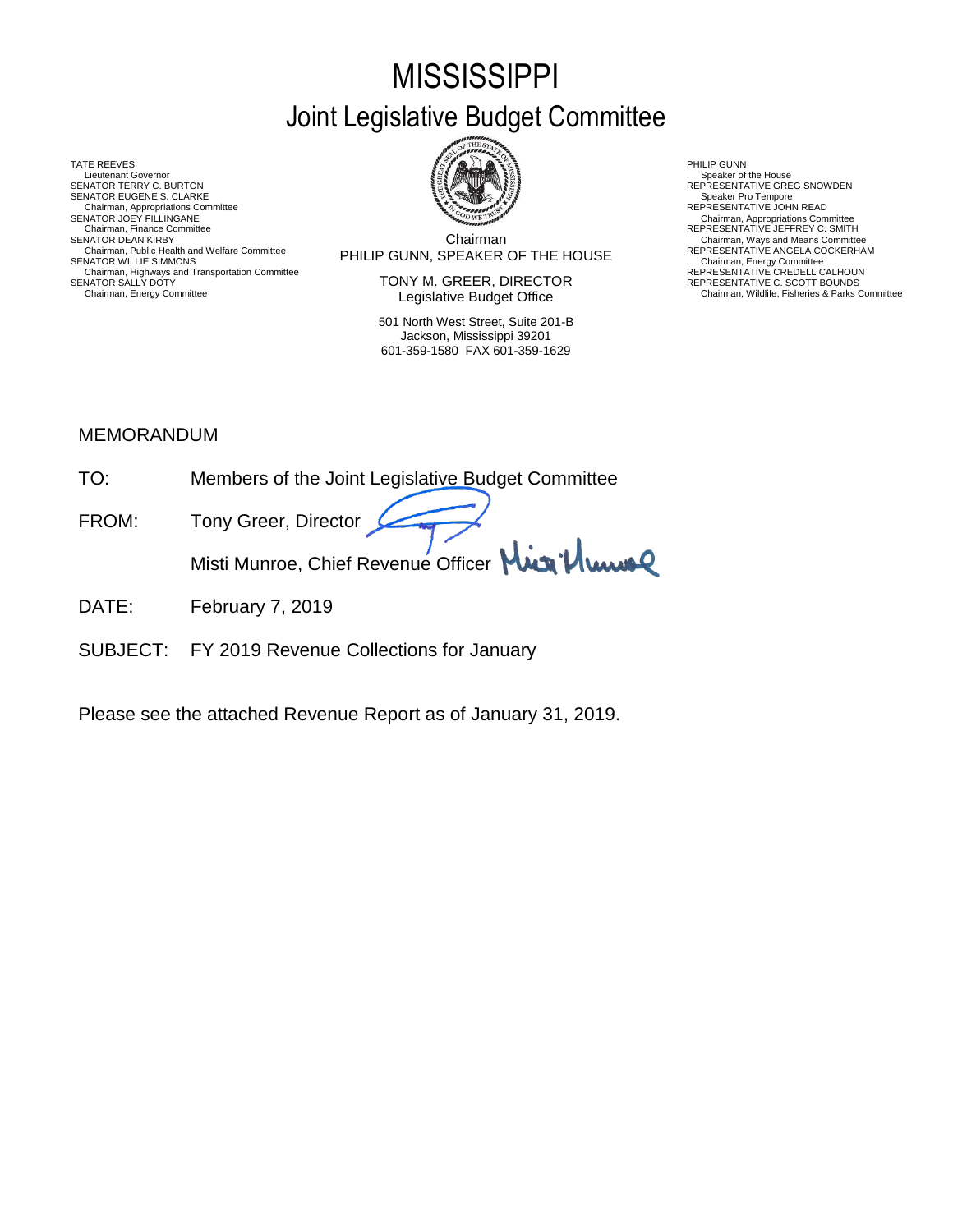



**Source of Revenue Collections Month\* FYTD\* Prior Year\*\*** Sales Tax  $-52.0$  \$8.3 \$28.0 Individual Income Tax -33.8 -17.6 -10.8 Corporate Tax 8.9 37.0 38.9 Use Tax 6.0 34.3 29.0 Gaming Tax **6.4** 6.9 **1.5 1.4** 6.4 **6.4** 6.4 Total Collections - \$5.8 \$84.6 \$99.8

*\*Figures in millions above or below the Sine Die estimate*

*\*\*Figures in millions above or below the prior year's actual collections*



#### FY 2019

Total revenue collections for the month of January FY 2019 are \$5,811,321 or 1.36% below the sine die revenue estimate. Fiscal YTD revenue collections through January are \$84,634,179 or 2.82% above the sine die estimate. Fiscal YTD total revenue collections through January 2019 are \$99,826,218 or 3.35% above the prior year's collections.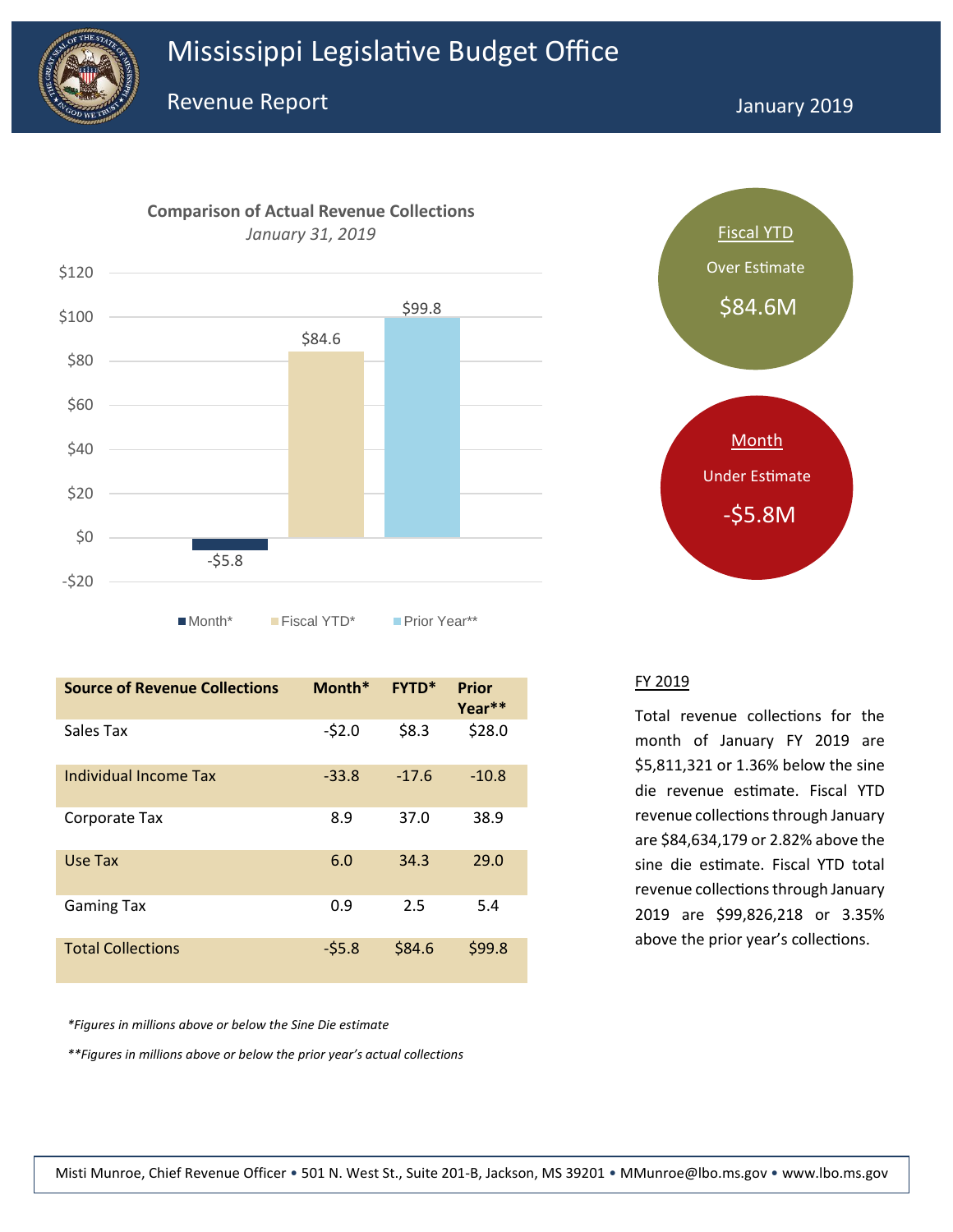

### **Comparison of Actual Revenue Collections by Tax Type**

The graph above compares the actual revenue collections to the sine die revenue estimate for each of the main tax revenue sources. The figures reflect the amount the actual collections for Sales, Individual, Corporate, Use and Gaming taxes were above or below the estimate for the month and fiscal year-to-date. The graph also compares fiscal year-todate actual collections to prior year actual collections, as of January 31, 2019.



**10-Year Historical Total Revenue** 

Use Gaming \*Figures do not include budget reductions or other transfers used to balance the budget. Figures include Attorney General Settlements for FY 2010 – FY 2018.

## **10-Year Historical Revenue Collections by Tax Type**

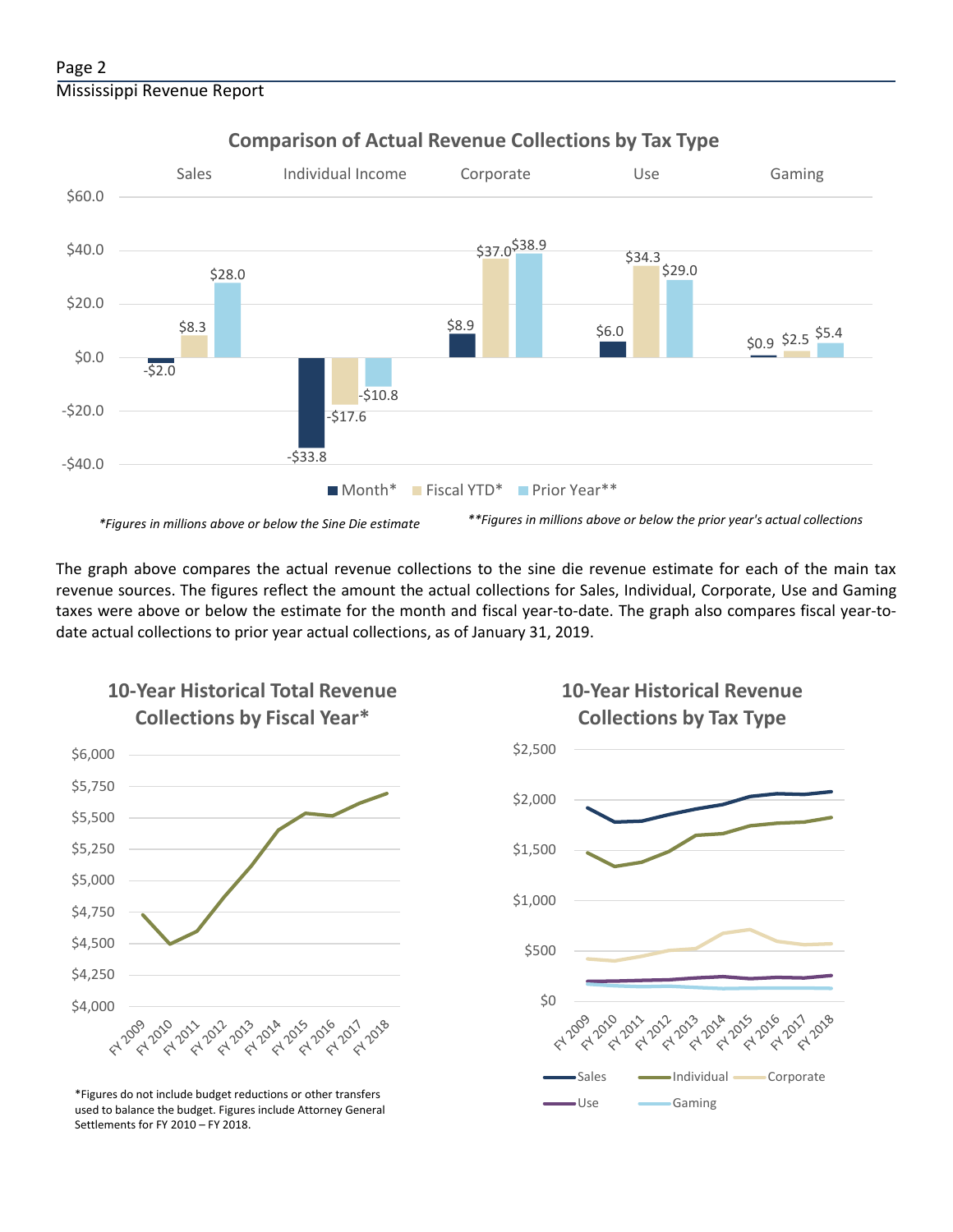#### Page 3

Mississippi Revenue Report

Below is a chart showing FY 2019 year-to-date collections compared to prior year-to-date collections.

|                                      |                        |                        | <b>Over/(Under) Prior Year</b> |          |  |
|--------------------------------------|------------------------|------------------------|--------------------------------|----------|--|
| <b>Source of Revenue Collections</b> | FY 2018 July - January | FY 2019 July - January | Amount (\$)                    | % Change |  |
| Sales Tax                            | \$1,112,896,838        | \$1,140,900,425        | \$28,003,587                   | 2.52%    |  |
| Individual Income Tax                | 1,061,020,858          | 1,050,222,544          | (10,798,314)                   | $-1.02%$ |  |
| Corporate Income Tax                 | 188,978,356            | 227,894,323            | 38,915,967                     | 20.59%   |  |
| Use Tax                              | 151,596,538            | 180,561,803            | 28,965,265                     | 19.11%   |  |
| <b>Insurance Premium Tax</b>         | 118,785,757            | 118,560,898            | (224, 859)                     | $-0.19%$ |  |
| Tobacco, ABC & Beer                  | 144,456,978            | 144,655,767            | 198,789                        | 0.14%    |  |
| Oil & Gas Severance                  | 16,885,685             | 21,786,646             | 4,900,961                      | 29.02%   |  |
| <b>Gaming Tax</b>                    | 73,119,616             | 78,474,241             | 5,354,625                      | 7.32%    |  |
| Other Dept. of Revenue               | 23,751,839             | 25,428,002             | 1,676,163                      | 7.06%    |  |
| <b>Other Than Dept. of Revenue</b>   | 90,886,606             | 93,720,640             | 2,834,034                      | 3.12%    |  |
| Sub-Total                            | 2,982,379,071          | 3,082,205,289          | 99,826,218                     | 3.35%    |  |
| All Other Transfers/Collections      | $\Omega$               | $\Omega$               | 0                              | 0.00%    |  |
| <b>Total</b>                         | \$2,982,379,071        | \$3,082,205,289        | \$99,826,218                   | 3.35%    |  |



#### **Economic Statistics**:

| Unemployment Rate                  |            |         |           |         |  |  |  |  |
|------------------------------------|------------|---------|-----------|---------|--|--|--|--|
|                                    | Latest     | Change  | Frequency | Date    |  |  |  |  |
| Mississippi                        | 4.7%       | 0.0     | Monthly   | Dec-18  |  |  |  |  |
| <b>United States</b>               | 3.9%       | 0.2     | Monthly   | Dec-18  |  |  |  |  |
|                                    |            |         |           |         |  |  |  |  |
| GDP (millions)                     |            |         |           |         |  |  |  |  |
|                                    | Latest     | Change* | Frequency | Date    |  |  |  |  |
| Mississippi                        | 101,468    | 3.4%    | Quarterly | 2018:02 |  |  |  |  |
| <b>United States</b>               | 18,511,600 | 4.1%    | Quarterly | 2018:Q2 |  |  |  |  |
|                                    |            |         |           |         |  |  |  |  |
| Mississippi Employment (thousands) |            |         |           |         |  |  |  |  |
|                                    | Latest     | Change  | Frequency | Date    |  |  |  |  |
| <b>Total Nonfarm</b>               | 1,173.0    | 0.0%    | Monthly   | Dec-18  |  |  |  |  |
| <b>Total Private</b>               | 928.5      | 0.1%    | Monthly   | Dec-18  |  |  |  |  |

\*annualized quarterly growth

\*Figures in millions.

January FY 2019 General Fund collections were \$14,315,569 or 3.51% above January FY 2018 actual collections. Sales tax collections for the month of January were above the prior year by \$2.3M. Individual income tax collections for the month of January were below the prior year by \$22.1M. Corporate income tax collections for the month of January were above the prior year by \$12.1M.

For a more detailed listing of revenue collections for the State of Mississippi, please see the attached MS Department of Finance and Administration's monthly Revenue Report.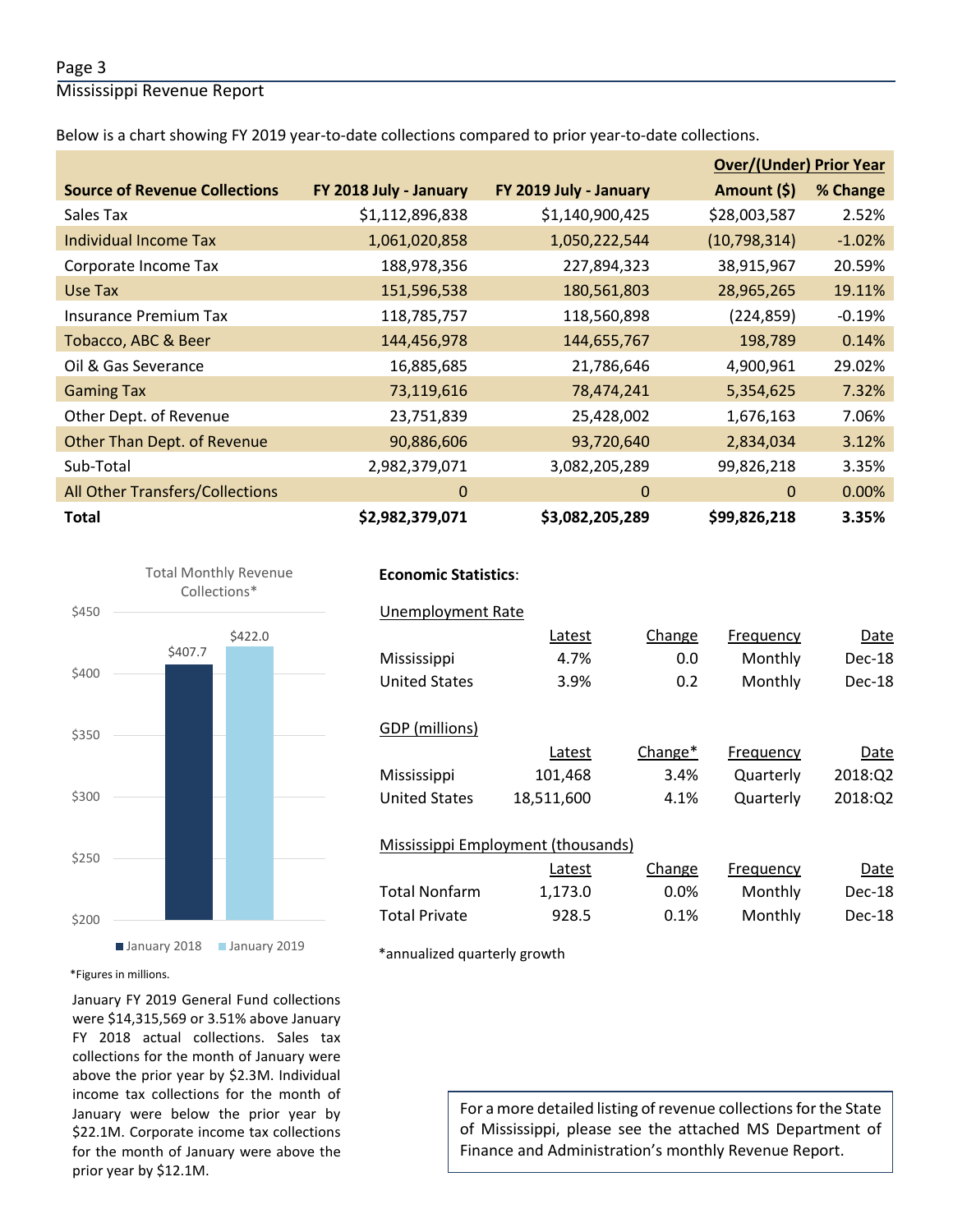# Mississippi Department of Finance and Administration Revenue Report

*As of January 31, 2019*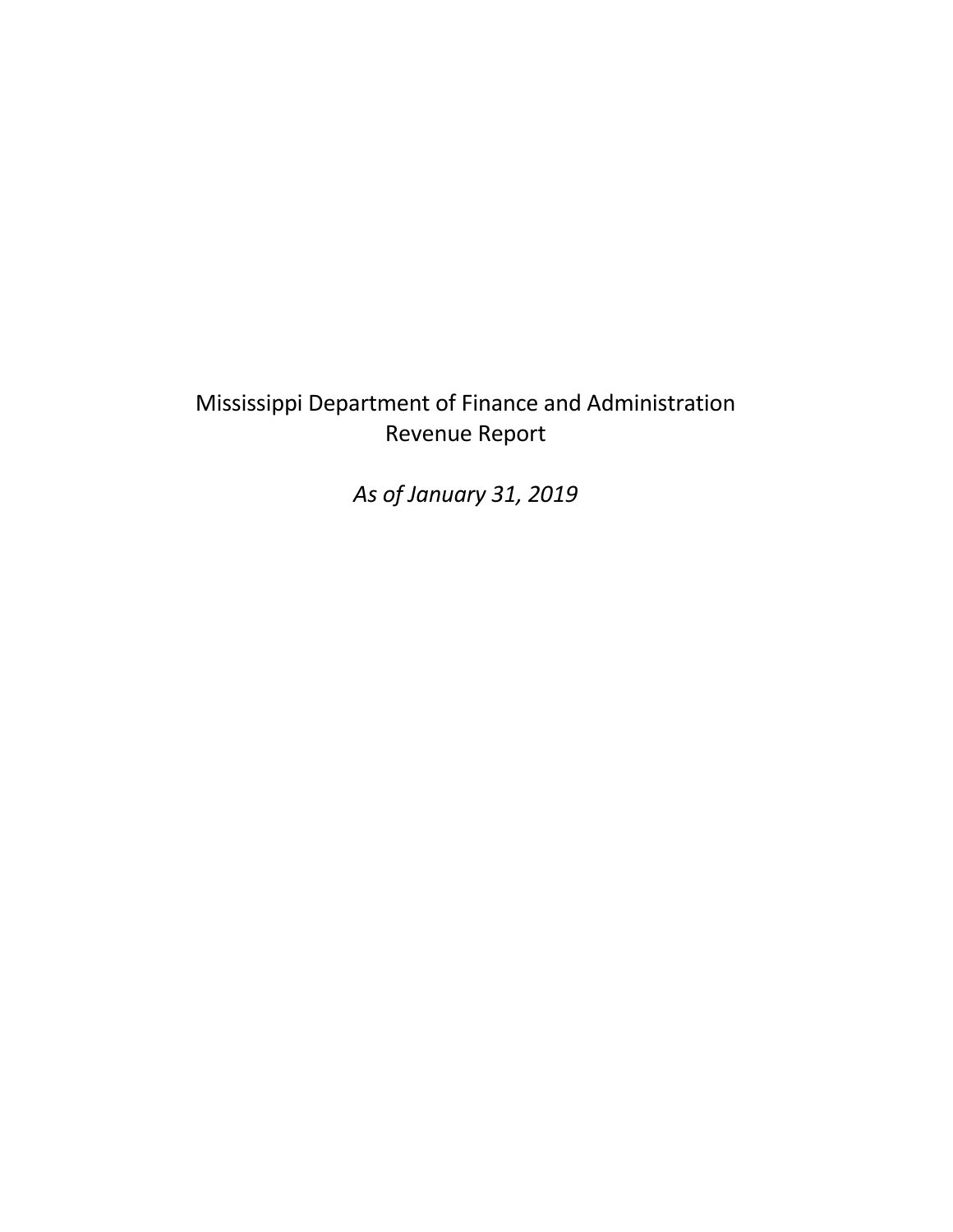#### **GENERAL FUND REVENUE FY 2019 - THROUGH 01-31-19 FISCAL YEAR 2019**

Page 1

|                                          |                                |                    |                    | <b>STATE OF MISSISSIPPI</b> |                  |                    |                         |                |
|------------------------------------------|--------------------------------|--------------------|--------------------|-----------------------------|------------------|--------------------|-------------------------|----------------|
|                                          | <b>ACTUAL</b><br><b>ACTUAL</b> |                    |                    |                             |                  |                    | <b>OVER OR UNDER</b>    |                |
|                                          |                                | <b>ACTUAL</b>      | <b>COLLECTIONS</b> | <b>ESTIMATE</b>             | <b>ESTIMATE</b>  | <b>COLLECTIONS</b> | <b>ESTIMATE TO DATE</b> |                |
|                                          |                                | <b>COLLECTIONS</b> | $07-01-17$         | <b>FISCAL YEAR</b>          | $07 - 01 - 18$   | $07 - 01 - 18$     |                         |                |
| <b>SOURCE</b>                            |                                | FY 2018            | $01 - 31 - 18$     | 2019                        | $01 - 31 - 19$   | $01 - 31 - 19$     | <b>AMOUNT</b>           | <b>PERCENT</b> |
| DEPT. OF REVENUE COLLECTIONS:            |                                |                    |                    |                             |                  |                    |                         |                |
| <b>SALES TAX (NET)</b>                   | \$                             | 2,082,929,711 \$   | 1,112,896,838 \$   | 2,111,000,000 \$            | 1,132,600,000 \$ | 1,140,900,425 \$   | 8,300,425               | 0.73%          |
| <b>INDIVIDUAL INCOME TAX</b>             |                                | 1,826,570,133      | 1,061,020,858      | 1,853,400,000               | 1,067,800,000    | 1,050,222,544      | (17,577,456)            | $-1.65%$       |
| <b>CORPORATE INCOME TAX</b>              |                                | 572,298,842        | 188,978,356        | 531,000,000                 | 190,910,000      | 227,894,323        | 36,984,323              | 19.37%         |
| <b>USE TAX</b>                           |                                | 257,512,275        | 151,596,538        | 264,000,000                 | 146,270,000      | 180,561,803        | 34,291,803              | 23.44%         |
| <b>INSURANCE PREMIUM TAX</b>             |                                | 312,887,457        | 118,785,757        | 286,500,000                 | 105,140,000      | 118,560,898        | 13,420,898              | 12.76%         |
| TOBACCO TAX                              |                                | 139,835,165        | 82,038,210         | 145,500,000                 | 84,680,000       | 81,416,256         | (3,263,744)             | $-3.85%$       |
| <b>ABC DIVISION</b>                      |                                | 78,447,580         | 45,997,997         | 77,000,000                  | 45,539,000       | 46,549,890         | 1,010,890               | 2.22%          |
| <b>BEER AND WINE TAX</b>                 |                                | 27,919,547         | 16,420,771         | 30,000,000                  | 17,584,000       | 16,689,621         | (894, 379)              | $-5.09%$       |
| OIL SEVERANCE TAX                        |                                | 28,604,854         | 15,014,169         | 27,400,000                  | 15,981,000       | 19,687,672         | 3,706,672               | 23.19%         |
| NATURAL GAS SEVERANCE TAX                |                                | 3,201,060          | 1,871,516          | 3,500,000                   | 2,044,000        | 2,098,974          | 54,974                  | 2.69%          |
| <b>ESTATE TAX</b>                        |                                | $\Omega$           | $\overline{0}$     | $\mathbf{0}$                | $\mathbf{0}$     | $\Omega$           | $\Omega$                | $0.00\%$       |
| <b>AUTO TAG FEES</b>                     |                                | 7,796,747          | 6,766,571          | 14,200,000                  | 6,764,000        | 7,139,504          | 375,504                 | 5.55%          |
| <b>INSTALLMENT LOAN TAX</b>              |                                | 10,526,189         | 7,846,447          | 11,000,000                  | 8,266,000        | 8,955,868          | 689,868                 | 8.35%          |
| PAYMENT IN LIEU OF TAX                   |                                | 1,200,000          | $\mathbf{0}$       | 1,200,000                   | $\theta$         | 0                  | $\boldsymbol{0}$        | $0.00\%$       |
| <b>MISCELLANEOUS</b>                     |                                | 10,673,967         | 9,138,822          | 11,400,000                  | 9,944,000        | 9,332,631          | (611, 369)              | $-6.15%$       |
| <b>GAMING FEES &amp; TAXES</b>           |                                | 129,880,182        | 73,119,616         | 131,500,000                 | 76,000,000       | 78,474,241         | 2,474,241               | 3.26%          |
| TOTAL DEPT. OF REVENUE:                  |                                | 5,490,283,708      | 2,891,492,466      | 5,498,600,000               | 2,909,522,000    | 2,988,484,649      | 78,962,649              | 2.71%          |
| OTHER THAN DEPT. OF REVENUE COLLECTIONS: |                                |                    |                    |                             |                  |                    |                         |                |
| <b>INTEREST ON INVESTMENTS</b>           |                                | 13,335,038         | 6,967,664          | 11,400,000                  | 6,127,801        | 11,293,878         | 5,166,077               | 84.31%         |
| <b>HIGHWAY SAFETY PATROL</b>             |                                | 19,021,673         | 10,297,082         | 21,500,000                  | 11,877,613       | 10,278,267         | (1,599,346)             | $-13.47%$      |
| <b>INSURANCE TAX</b>                     |                                | 26,858,238         | 16,981,269         | 26,000,000                  | 15,600,578       | 15,945,697         | 345,119                 | 2.21%          |
| LICENSES, FEES, PERMITS                  |                                | 56,854,537         | 26,090,283         | 42,000,000                  | 21,338,572       | 25,944,524         | 4,605,952               | 21.59%         |
| CRIME TAX/ASSESSMENT                     |                                | 43,610,313         | 24,559,948         | 43,500,000                  | 25,051,131       | 24,425,450         | (625, 681)              | $-2.50%$       |
| <b>MISCELLANEOUS</b>                     |                                | 3,245,926          | 1,564,240          | 4,800,000                   | 2,524,781        | 1,402,304          | (1,122,477)             | $-44.46%$      |
| <b>GAMING FEES &amp; TAXES</b>           |                                | 6,422,922          | 4,426,119          | 8,300,000                   | 5,528,634        | 4,430,519          | (1,098,115)             | $-19.86%$      |
| TOTAL OTHER THAN DOR:                    |                                | 169,348,647        | 90,886,606         | 157,500,000                 | 88,049,110       | 93,720,640         | 5,671,530               | 6.44%          |
| <b>TOTAL GF - (Sine Die) COLLECTIONS</b> |                                | 5,659,632,355      | 2,982,379,071      | 5,656,100,000               | 2,997,571,110    | 3,082,205,289      | 84,634,179              | 2.82%          |
| SETTLEMENTS/OTHER                        |                                | 32,190,378         | $\overline{0}$     | $\mathbf{0}$                | $\mathbf{0}$     | $\overline{0}$     | $\overline{0}$          | $0.00\%$       |
| WCSR TRANSFER IN                         |                                |                    | $\Omega$           |                             |                  | $\Omega$           |                         | 0.00%          |
| OTHER NON BUDGET TRANSFER IN             |                                |                    | $\Omega$           | $\Omega$                    |                  | $\Omega$           | $\Omega$                | 0.00%          |
| TRANSFER IN (BUD RED)                    |                                |                    | $\overline{0}$     | $\Omega$                    | $\Omega$         | $\Omega$           | $\Omega$                | 0.00%          |
| OTHER BUDGETED GF COLLECTIONS            |                                |                    | 0                  | $\Omega$                    |                  |                    | $\Omega$                | 0.00%          |
| <b>TOTAL GENERAL FUND:</b>               | \$                             | 5,691,822,733 \$   | 2,982,379,071 \$   | 5,656,100,000 \$            | 2,997,571,110 \$ | 3,082,205,289 \$   | 84,634,179              | 2.82%          |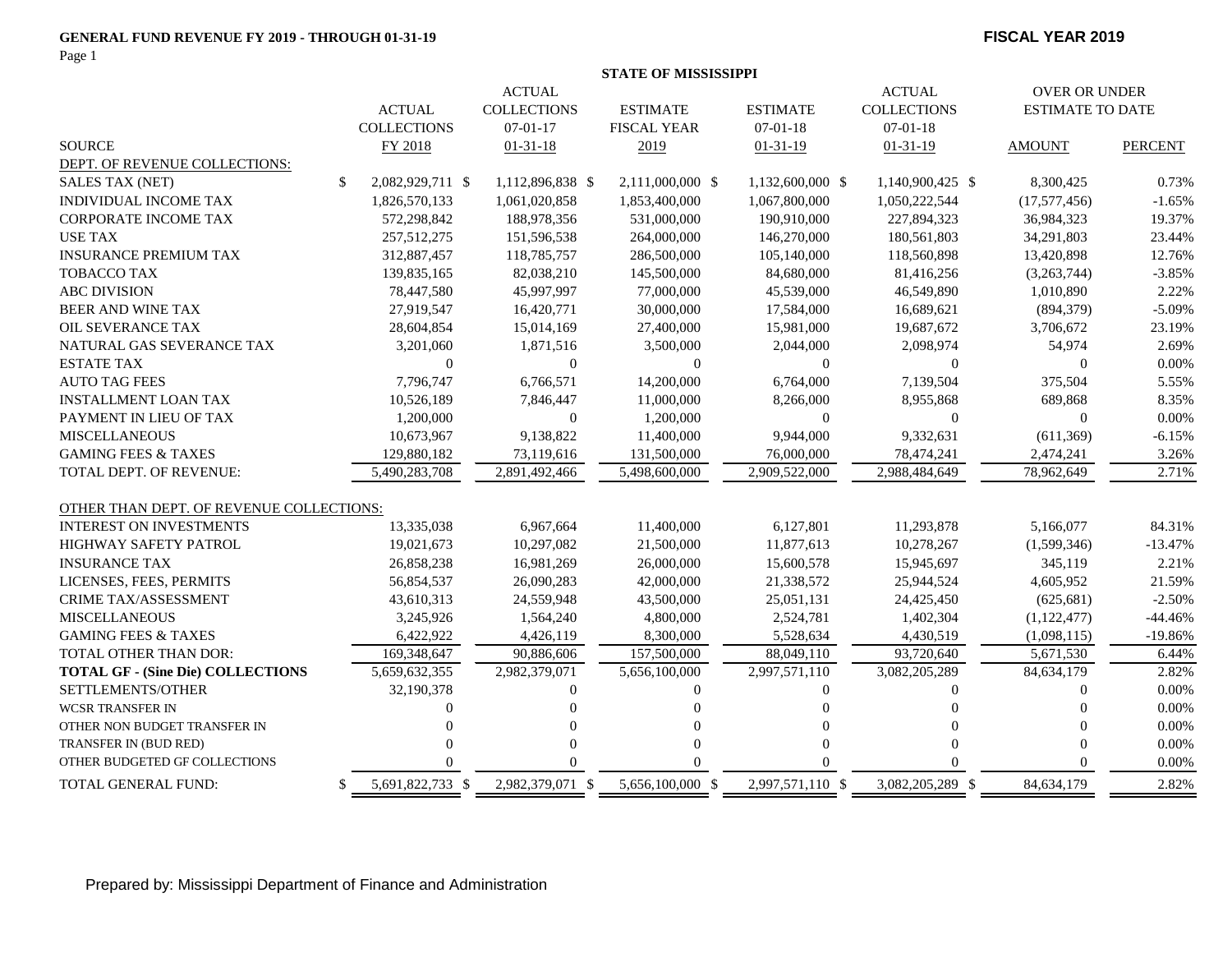#### **GENERAL FUND REVENUE FY 2019 - THROUGH 01-31-19 COMPARISON TO PRIOR YEAR COLLECTIONS**

Page 2

|                                          |    |                  |                | $07-01-17$       | $07 - 01 - 18$   | <b>INCREASE OR DECREASE</b> |                |  |
|------------------------------------------|----|------------------|----------------|------------------|------------------|-----------------------------|----------------|--|
|                                          |    | January          | January        | <b>TO</b>        | <b>TO</b>        | OVER OR UNDER PRIOR YEAR    |                |  |
| <b>SOURCE</b>                            |    | 2018             | 2019           | $01 - 31 - 18$   | $01 - 31 - 19$   | <b>AMOUNT</b>               | <b>PERCENT</b> |  |
| DEPT. OF REVENUE COLLECTIONS:            |    |                  |                |                  |                  |                             |                |  |
| <b>SALES TAX (NET)</b>                   | \$ | 195,892,178 \$   | 198,192,479 \$ | 1,112,896,838 \$ | 1,140,900,425 \$ | 28,003,588                  | 2.52%          |  |
| INDIVIDUAL INCOME TAX                    |    | 119,596,130      | 97,468,301     | 1,061,020,858    | 1,050,222,544    | (10,798,314)                | $-1.02%$       |  |
| <b>CORPORATE INCOME TAX</b>              |    | 10,130,152       | 22,261,210     | 188,978,356      | 227,894,323      | 38,915,966                  | 20.59%         |  |
| <b>USE TAX</b>                           |    | 27,451,740       | 31,379,223     | 151,596,538      | 180,561,803      | 28,965,265                  | 19.11%         |  |
| <b>INSURANCE PREMIUM TAX</b>             |    | 161,136          | 13,239,192     | 118,785,757      | 118,560,898      | (224, 860)                  | $-0.19%$       |  |
| <b>TOBACCO TAX</b>                       |    | 9,854,859        | 10,623,210     | 82,038,210       | 81,416,256       | (621, 954)                  | $-0.76%$       |  |
| <b>ABC DIVISION</b>                      |    | 7,446,119        | 7,114,192      | 45,997,997       | 46,549,890       | 551,893                     | 1.20%          |  |
| <b>BEER AND WINE TAX</b>                 |    | 1,958,458        | 2,206,115      | 16,420,771       | 16,689,621       | 268,850                     | 1.64%          |  |
| OIL SEVERANCE TAX                        |    | 2,203,172        | 1,987,747      | 15,014,169       | 19,687,672       | 4,673,503                   | 31.13%         |  |
| NATURAL GAS SEVERANCE TAX                |    | 320,924          | 392,655        | 1,871,516        | 2,098,974        | 227,459                     | 12.15%         |  |
| <b>ESTATE TAX</b>                        |    | $\boldsymbol{0}$ | 0              | 0                | $\theta$         | $\boldsymbol{0}$            | 0.00%          |  |
| <b>AUTO TAG FEES</b>                     |    | 11,125           | 901,885        | 6,766,571        | 7,139,504        | 372,933                     | 5.51%          |  |
| <b>INSTALLMENT LOAN TAX</b>              |    | 2,463,324        | 2,832,300      | 7,846,447        | 8,955,868        | 1,109,421                   | 14.14%         |  |
| PAYMENT IN LIEU OF TAX                   |    | $\mathbf{0}$     | $\theta$       | $\theta$         | $\theta$         | $\overline{0}$              | 0.00%          |  |
| <b>MISCELLANEOUS</b>                     |    | 425,285          | 397,285        | 9,138,822        | 9,332,631        | 193,810                     | 2.12%          |  |
| <b>GAMING FEES &amp; TAXES</b>           |    | 11,073,709       | 13,353,338     | 73,119,616       | 78,474,241       | 5,354,625                   | 7.32%          |  |
| <b>TOTAL DEPT. OF REVENUE:</b>           |    | 388.988.312      | 402.349.132    | 2.891.492.466    | 2,988,484,649    | 96.992.183                  | 3.35%          |  |
|                                          |    |                  |                |                  |                  |                             |                |  |
| OTHER THAN DEPT. OF REVENUE COLLECTIONS: |    |                  |                |                  |                  |                             |                |  |
| <b>INTEREST ON INVESTMENTS</b>           |    | 943,744          | 1,509,312      | 6,967,664        | 11,293,878       | 4,326,215                   | 62.09%         |  |
| <b>HIGHWAY SAFETY PATROL</b>             |    | 1,439,076        | 1,475,020      | 10,297,082       | 10,278,267       | (18, 815)                   | $-0.18%$       |  |
| <b>INSURANCE TAX</b>                     |    | 3,650,431        | 3,616,614      | 16,981,269       | 15,945,697       | (1,035,572)                 | $-6.10%$       |  |
| LICENSES, FEES, PERMITS                  |    | 8,691,945        | 8,664,384      | 26,090,283       | 25,944,524       | (145,759)                   | $-0.56%$       |  |
| <b>CRIME TAX/ASSESSMENT</b>              |    | 3,072,571        | 3,827,132      | 24,559,948       | 24,425,450       | (134, 498)                  | $-0.55%$       |  |
| <b>MISCELLANEOUS</b>                     |    | 279,141          | 220,715        | 1,564,240        | 1,402,304        | (161, 936)                  | $-10.35%$      |  |
| <b>GAMING FEES &amp; TAXES</b>           |    | 628,480          | 346,959        | 4,426,119        | 4,430,519        | 4,400                       | 0.10%          |  |
| <b>TOTAL OTHER THAN:</b>                 |    | 18,705,387       | 19,660,136     | 90,886,606       | 93,720,640       | 2,834,035                   | 3.12%          |  |
| <b>TOTAL GF - (Sine Die) COLLECTIONS</b> |    | 407,693,699      | 422,009,268    | 2,982,379,071    | 3,082,205,289    | 99,826,218                  | 3.35%          |  |
| SETTLEMENTS/OTHER                        |    | 0                | $\Omega$       | $\Omega$         | $\Omega$         | $\Omega$                    | $0.00\%$       |  |
| <b>WCSR TRANSFER IN</b>                  |    |                  | $\Omega$       | $\Omega$         | $\Omega$         | $\Omega$                    | 0.00%          |  |
| OTHER NON BUDGET TRANSFER IN             |    |                  | $\Omega$       | $\Omega$         | $\Omega$         | $\Omega$                    | 0.00%          |  |
| TRANSFER IN (BUD RED)                    |    |                  | $\Omega$       | $\Omega$         | $\Omega$         | $\Omega$                    | 0.00%          |  |
| OTHER BUDGETED GF COLLECTIONS            |    | 0                | $\Omega$       | $\Omega$         | $\Omega$         | $\Omega$                    | 0.00%          |  |
| TOTAL GENERAL FUND:                      | \$ | 407,693,699 \$   | 422,009,268 \$ | 2,982,379,071 \$ | 3,082,205,289 \$ | 99,826,218                  | 3.35%          |  |